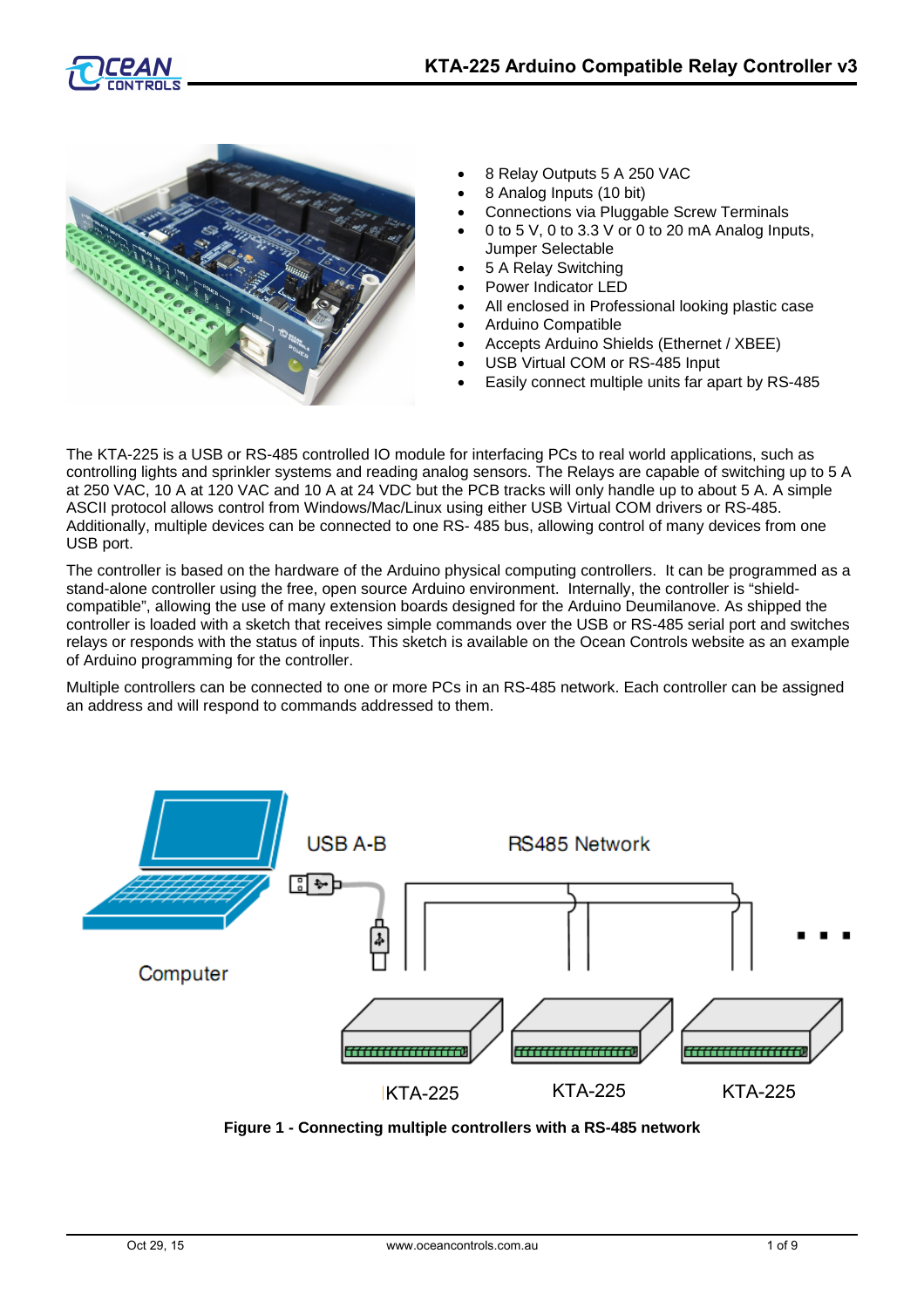

# **Connections**

| Label      | <b>Description</b>                | Label           | <b>Description</b>                 |
|------------|-----------------------------------|-----------------|------------------------------------|
| ANx        | Analog Input x                    | 5 <sub>VO</sub> | 5 V Output for Sensors             |
| <b>COM</b> | <b>Common Connection (Ground)</b> | $V +$           | 12 V Power Supply Positive Inp     |
| $D+$       | RS-485 Data+                      | <b>COM</b>      | <b>Common Connection (Ground)</b>  |
| $D -$      | RS-485 Data-                      | <b>USB</b>      | USB B-type connection to PC        |
|            |                                   | N <sub>O</sub>  | <b>Relay Normally Open Contact</b> |
|            |                                   | C               | <b>Relay Common Contact</b>        |
|            |                                   | NC              | Relay Normally Closed Contac       |

| Label<br><b>Description</b><br>Label<br><b>Description</b>                            |  |
|---------------------------------------------------------------------------------------|--|
|                                                                                       |  |
| 5 <sub>V</sub> O<br>5 V Output for Sensors<br>Analog Input x<br>ANx                   |  |
| $V +$<br><b>Common Connection (Ground)</b><br>12 V Power Supply Positive Input<br>COM |  |
| RS-485 Data+<br><b>COM</b><br><b>Common Connection (Ground)</b><br>D+                 |  |
| <b>USB</b><br>USB B-type connection to PC<br>RS-485 Data-<br>$D -$                    |  |
| NO.<br><b>Relay Normally Open Contact</b>                                             |  |
| C<br><b>Relay Common Contact</b>                                                      |  |
| NC<br><b>Relay Normally Closed Contact</b>                                            |  |

# **Specifications**

Power Supply  $V+$  and COM:

KTA-225: 9 to 16 VDC (12V Nominal) ~200mA + External 5 V drain

KTB-225: 18 to 32 VDC (24V Nominal) ~200mA + External 5 V drain

**Table 1 - Connections**

Analog Input ANx:

0 to 5 V: ~500 kΩ effective resistance with no jumper installed

0 to 20 mA:  $\sim$ 240  $\Omega$  effective resistance with jumper installed

Relay Outputs: SPDT relays rated to 5 A (resistive). 250 VAC / 30 VDC

5 V Auxiliary Supply 5 V @200 mA

# **Jumper Settings**

The Analog inputs of the KTA-225 can be set for 0 to 5 V, 0 to 3.3 V or 0 to 20 mA operation. Opening the case and inserting jumper shunts in the positions J1 to J8 will set the associated analog inputs to 0 to 20 mA operation. Removing the shunts will set the analog inputs to 0 to 5 V or 0 to 3.3 V operation (depending on the position of J10).

The Analog inputs are protected with 4.7 kΩ inline resistors, this will protect the micro-controller from damage for accidental input voltages up to 30 V.

When the jumper labeled AUTO RESET is installed the board will reset each time a serial connection is made to the USB COM port. This should only be installed when reprogramming via the Arduino Environment, or the device will reset each time a serial connection is made to the unit.

# **Using the Controller**

The controller requires 12 VDC or 24 VDC to operate, connected to V+ and COM. This can come from a plugpack, bench top power supply or battery. The controller has screw terminals for the connection of power. Plugpack power supplies often come with a plug on the end of the lead. The plug can be cut off and bare wires exposed for the screw terminals on the controller.

Connect the power supply positive connects to the V+ terminal and negative to the COM terminal next to it. The POWER LED should light. A diode protects the controller and prevents it from operating with power connected in reverse polarity. If the LED does not light, ensure your supply is delivering sufficient voltage and is connected correctly.

Connect the controller to a computer using a USB A male to USB B male cable. When the power is turned on your computer may prompt you to install drivers. The drivers required are the FTDI Virtual COM Port Drivers the latest versions for all systems are available from<http://www.ftdichip.com/Drivers/VCP.htm>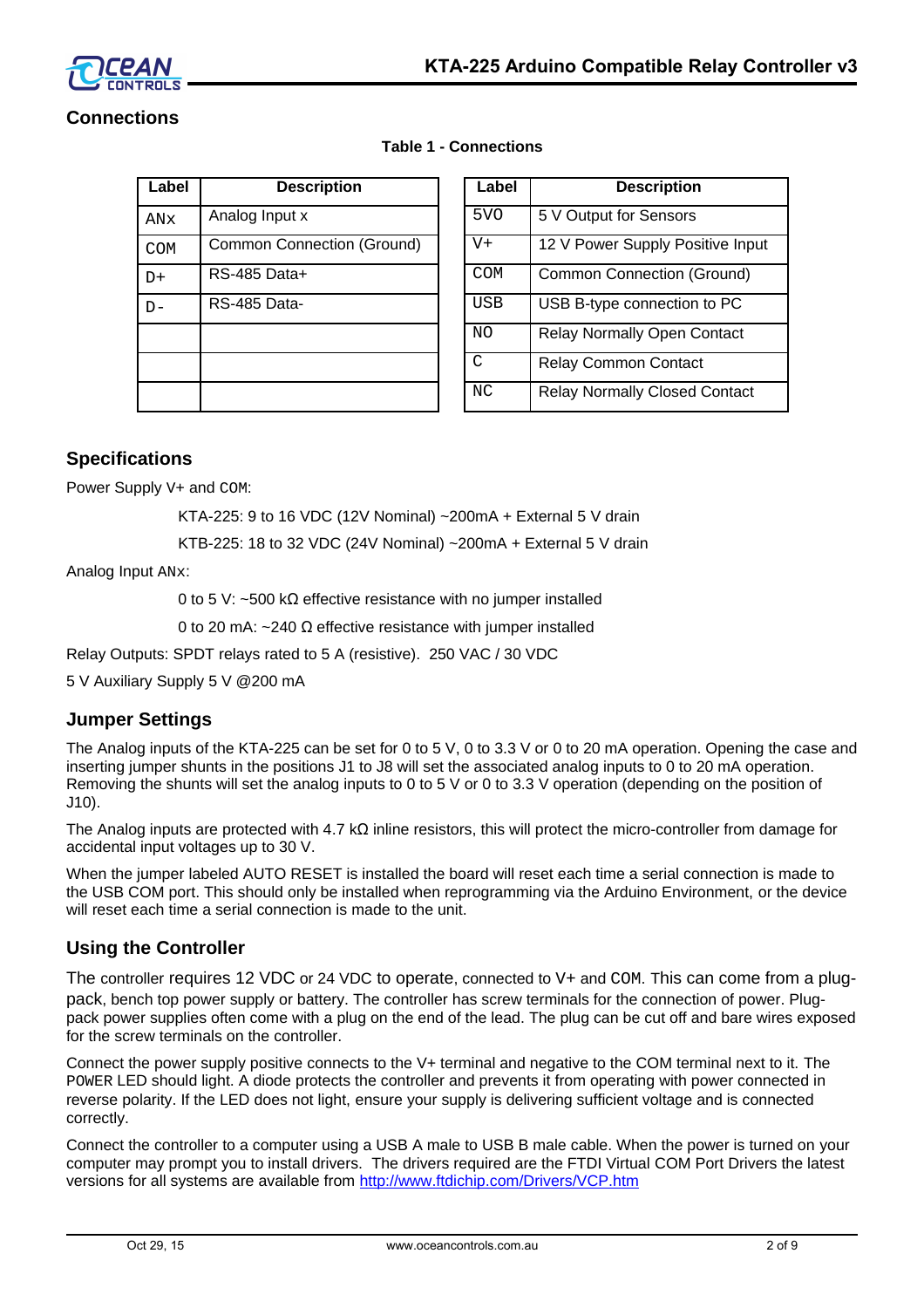

#### $\overline{\mathbf{x}}$ KTA-225 Tester Comms Port: 28 Open Baud Address:  $\overline{0}$  $@00RS0$ RX: 00 15 TX: Address 1 Change Relays Toggle 1 Toggle 2 Toggle 3 Toggle 4 Toggle 5 Toggle 8 ALL ON Analog Inputs 489  $1:$ 419  $2 3:$ 379  $\mathbf{A}$  $360$  $5<sup>1</sup>$ 1023  $6:$ 823  $7<sup>2</sup>$  $711$  $8:$ 653 www.oceancontrols.com.au

The main window of the Windows test utility is shown here.

If the Address of the unit you wish to control is known put it in the "Address" text box, if not, use 0 for the address and any unit will respond.

Enter the COM Port number in the "Port" text box, if this is not known it can be found in the device manager under ports. The quickest way to run device manager is by clicking Start->Run and then typing "devmgmt.msc".

Once the device is communicating, Relays can be turned on or off by clicking the buttons in the Relays group and the status of the Analog Inputs is shown its group.

The source code for this program is available from Ocean Controls and is written in Visual Basic Express 2010 which is available free from Microsoft.

# **Communicating with the Controller**

The Address and Baud Rate of the unit can be set and are stored in the controller's memory. By default the controller is listening for serial data at 9600 baud, and has address 00. The controller will always use 1 Stop Bit, 8 Data Bits and No Parity.

The commands the controller uses are in the form

@AA CC X<CR>

The @ symbol is used to define the start of a command.

AA is the address of the unit from 00 to 99.

CC is a two letter command used to determine the command type.

X is a one or more characters which determines the parameter for the command.

<CR> is the carriage return character. This is ASCII character 13, or 0x0d.

Each time a valid command is received the unit will respond with #AA followed by any values that are requested from the unit.

Note that 00 is the Wildcard Address, if a command has 00 as the address, all devices will respond as if they have been individually addressed.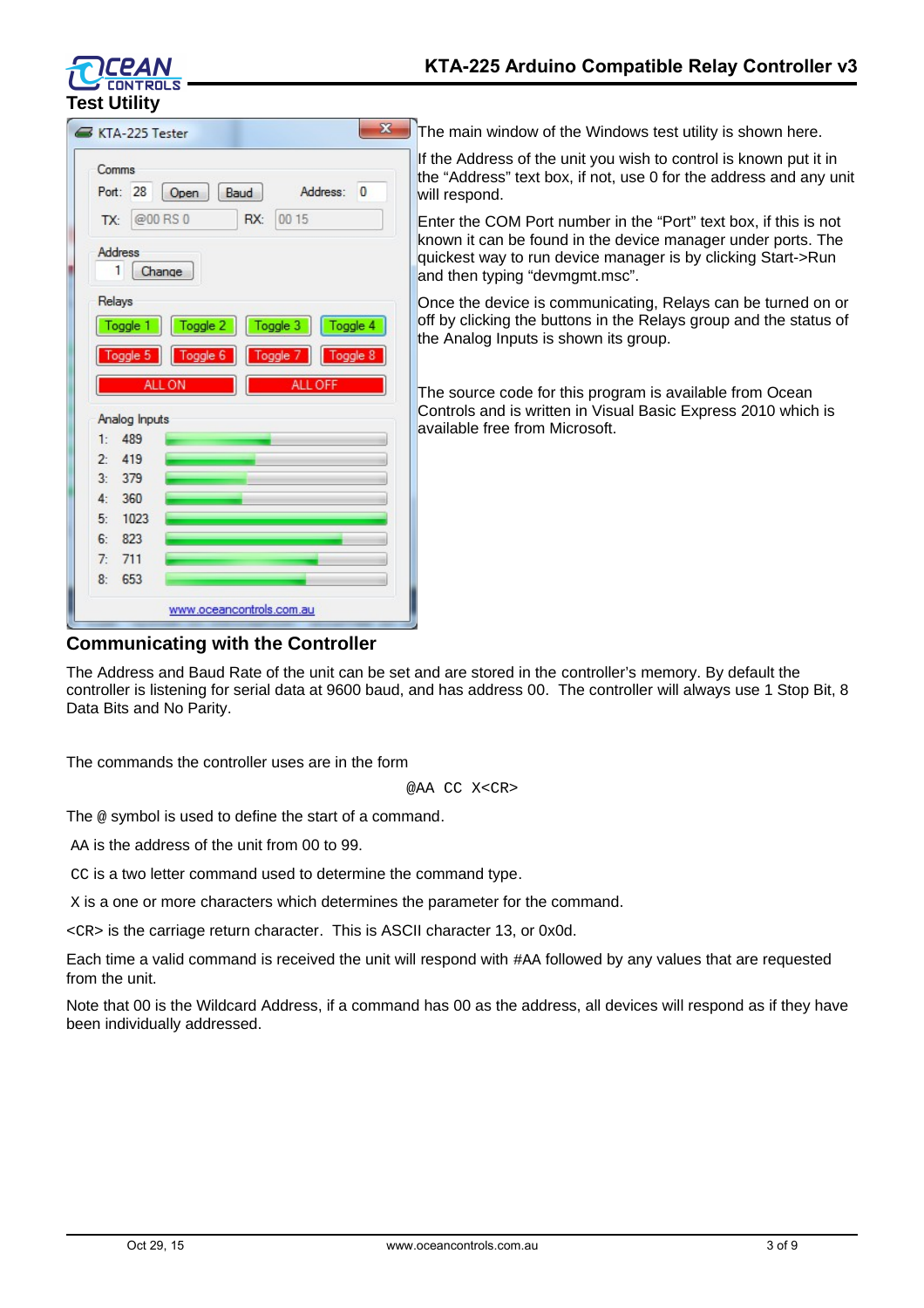

| Letter    | Command                        | <b>Parameters</b>                                                                                     |                 |  |
|-----------|--------------------------------|-------------------------------------------------------------------------------------------------------|-----------------|--|
| <b>ON</b> | Turn Relay On                  | 1-8: Turn Relay 1-8 On Individually                                                                   |                 |  |
|           |                                | 0: Turn All Relays On at Once                                                                         |                 |  |
| OF        | Turn Relay Off                 | 1-8: Turn Relay 1-8 Off Individually                                                                  |                 |  |
|           |                                | 0: Turn All Relays Off at Once                                                                        |                 |  |
| WR        | Write to all Relays at<br>once | The parameter is a number which determines which of the relays<br>should be turned on or off.         |                 |  |
| TR        | Turn Relay on for Set<br>Time  | 2 parameters, First is 1-8: Relay Number, Second 001-255: Time in<br>tenths of seconds to turn ON for |                 |  |
| ΚA        | <b>Keep Alive</b>              | 0: Turn Off Keep Alive                                                                                |                 |  |
|           |                                | 1-255: Time in Seconds                                                                                |                 |  |
| RS        | <b>Status of Relays</b>        | 1-8: Returns Status of Relays 1-8 Individually                                                        |                 |  |
|           |                                | 0: Returns Status of All Relays                                                                       |                 |  |
| AI        | Read Analog Input              | 1-8: Read Value of Analog Input 1-8                                                                   |                 |  |
|           |                                | 0: Returns Value of All Analog Inputs                                                                 |                 |  |
| SS        | <b>System Status</b>           | Must be 0, Returns status of all Relays and Analog                                                    |                 |  |
| SA        | <b>Set Address</b>             | 01-99: Sets the Address of the unit in Memory                                                         |                 |  |
| SB        | Set Baud Rate                  | 1-10: Sets the Baud Rate                                                                              |                 |  |
|           |                                | 1: 1200 baud                                                                                          | 6: 19200 baud   |  |
|           |                                | 2: 2400 baud                                                                                          | 7: 28800 baud   |  |
|           |                                | 3: 4800 baud                                                                                          | 8: 38400 baud   |  |
|           |                                | 4: 9600 baud (default)                                                                                | 9:57600 baud    |  |
|           |                                | 5: 14400 baud                                                                                         | 10: 115200 baud |  |
|           |                                |                                                                                                       |                 |  |

#### **Table 2 - Command set**

#### **ON: Relay On Command**

This command is used to turn a single relay on. E.g.: @44 ON 1 will turn relay 1 on for the unit with address 44. It can also be used to turn all the relays on, this occurs when the parameter value is 0.

#### **OF: Relay Off Command**

Similar to the on command this command will turn relays off in the same manner. E.g.: @44 OF 1 will turn relay 1 off for the unit with address 44, @44 OF 0 will turn all relays off.

#### **WR: Write Relays Command**

The write relays command is used when more than one relay is to be turned on or off at once. The parameter is a decimal number which, in binary, represents the on and off status of the 8 relays. The least significant bit of this value controls relay 1. The most significant bit of the parameter value controls relay 8. A set bit (1) turns the relay on, a cleared bit (0) turns the relay off. Example: To turn relays 1, 2 and 6 on (and others off) the binary value required is 00100011. In decimal this is 35.  $(2\sqrt{1-1}) + 2\sqrt{2-1} + 2\sqrt{6-1} = 35$ . To issue this to a controller with address 44, the required command is  $@44$  WR 35

#### **TR: Timed Relay Command**

The timed relay command is used to turn a single relay on for a set period of time, after which the relay automatically turns off. Two parameters are needed, separated by a space, the first is the relay number (1-8) and the second is the time to turn the relay on for in tenths of seconds (001-255) the second parameter must have 3 digits. E.g.: @44 TR 1 050 will turn relay 1 on for 5 seconds.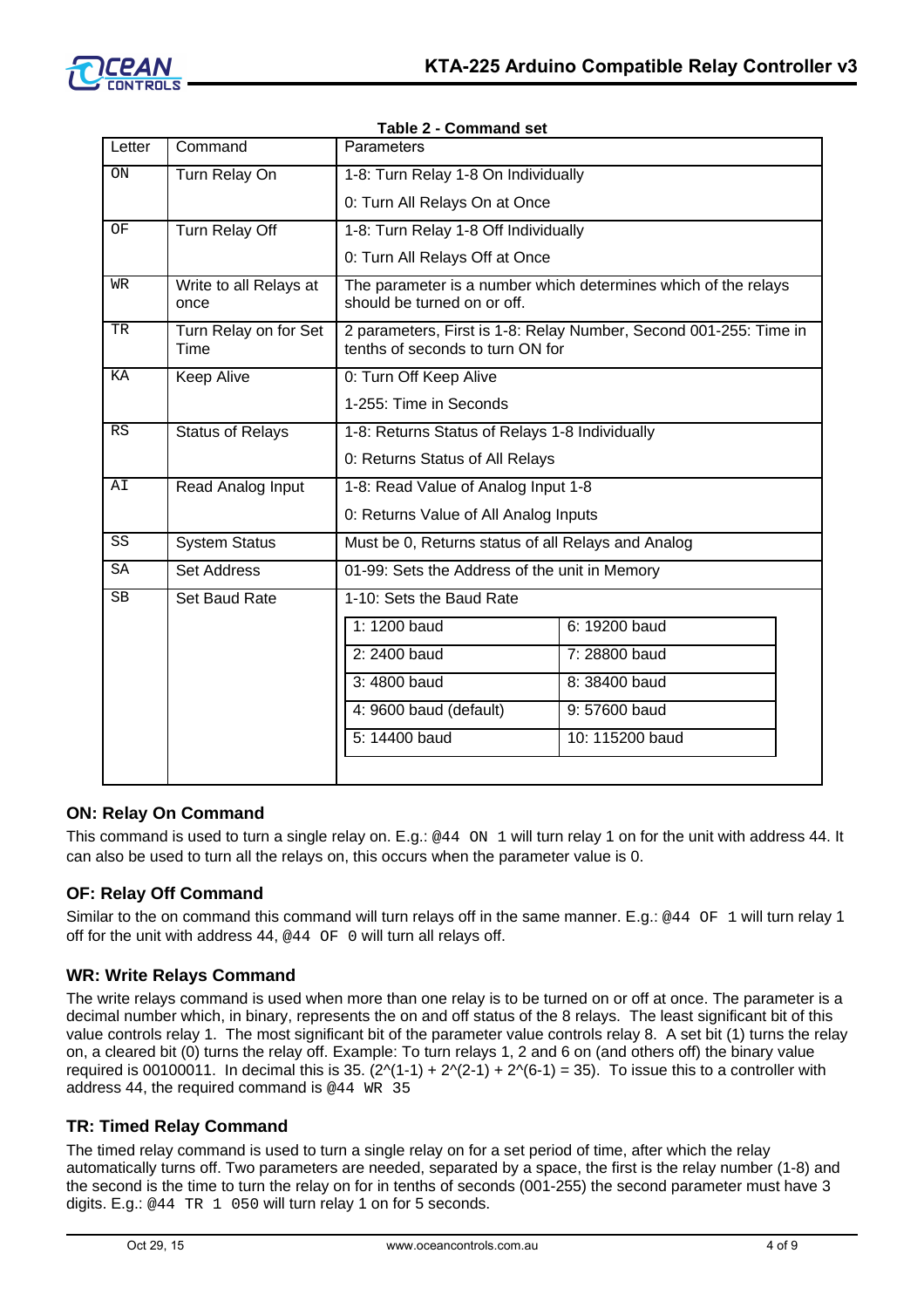

## **KA: Keep Alive Command**

This command is used as a watchdog timer. If the parameter is 0 the watchdog is turned off. If the parameters is between 1 and 255 then if that time in seconds has elapsed without the unit receiving another Keep Alive command then all the relays will turn off. This is used for a fail safe to ensure if the host software can no longer communicate with the KTA-225 then the relays turn off.

#### **RS: Relay Status Command:**

This command will return the status of the relays. If the parameter is between 1 and 8 then the unit will return with a 0 or 1 corresponding to that relay. E.g.: @44 RS 1 will return #44 1 if the relay is on, or #44 0 if the relay is off.

If the parameter is 0 then the unit will respond with the status of all the relays, in similar form as the Write Relays command. E.g.: If relays 1 and 2 for the unit are on then @44 RS 0 will return #44 3. 3 is 00000011 in binary, and each bit represents each relay from 8 down to 1.

#### **AI: Analog Input Command**

The analog input command will read the status of the analog input defined by the parameter and return it as a value between 0 and 1023. E.g.: @44 AI 1 will return #44 512 if the analog input is reading 50%. A parameter of 0 will return the status of all analog inputs, separated by a space character.

#### **SS: System Status**

The system status will requires a parameter of 0 and returns the status of all relays and inputs, 9 values each separated by a space. The first value returned is the same as is returned for an RS 0 command and the last 8 values returned are the same as returned from and AI 0 command.

#### **SA: Set Address**

Addresses are valid from 01-99. A unit will only respond if its address in memory is the same as that of the command sent, or if the address of the command sent is 00. The address is saved to non-volatile memory inside the controller, meaning it will be preserved even after power is disconnect from the controller.

#### **SB: Set Baud**

| Table 3 - Baud rate selection |                  |  |
|-------------------------------|------------------|--|
| 1:1200 baud                   | 6: 19200 baud    |  |
| 2: 2400 baud                  | 7: 28800 baud    |  |
| 3:4800 baud                   | 8: 38400 baud    |  |
| 4: 9600 baud (default)        | $9:57600$ baud   |  |
| 5: 14400 baud                 | $10:115200$ baud |  |

Parameters from 1 to 10 are valid, corresponding to values shown in Table 3.

The baud rate is saved to non-volatile memory inside the controller, meaning it will be preserved even after power is disconnect from the controller.

### **Using the Controller as an Arduino**

The KTA-225, as supplied, is an Arduino compatible board with Arduino bootloader and a custom sketch loaded that responds to the serial commands listed above. The source code of this is available from Ocean Controls and can be modified in the Arduino environment to suit your purpose.

The Arduino programming environment can be downloaded for Windows, Mac OS X and Linux from <http://www.arduino.cc/>

When using the KTA-225 with the Arduino Environment select "Arduino Duemilenove w/ ATmega328" from the "Tools->Board" menu, and install the "AUTO RESET" jumper on the PCB for ease of programming.

The hardware has been designed to accept the Arduino compatible Shields. The cover may not be able to be installed when using larger shields. Some shields may require removal or modification of the back panel to fit overhanging components (The Libelium XBee shield fits with XBee modules using chip antennae, but SMA antenna connections conflict with the back panel)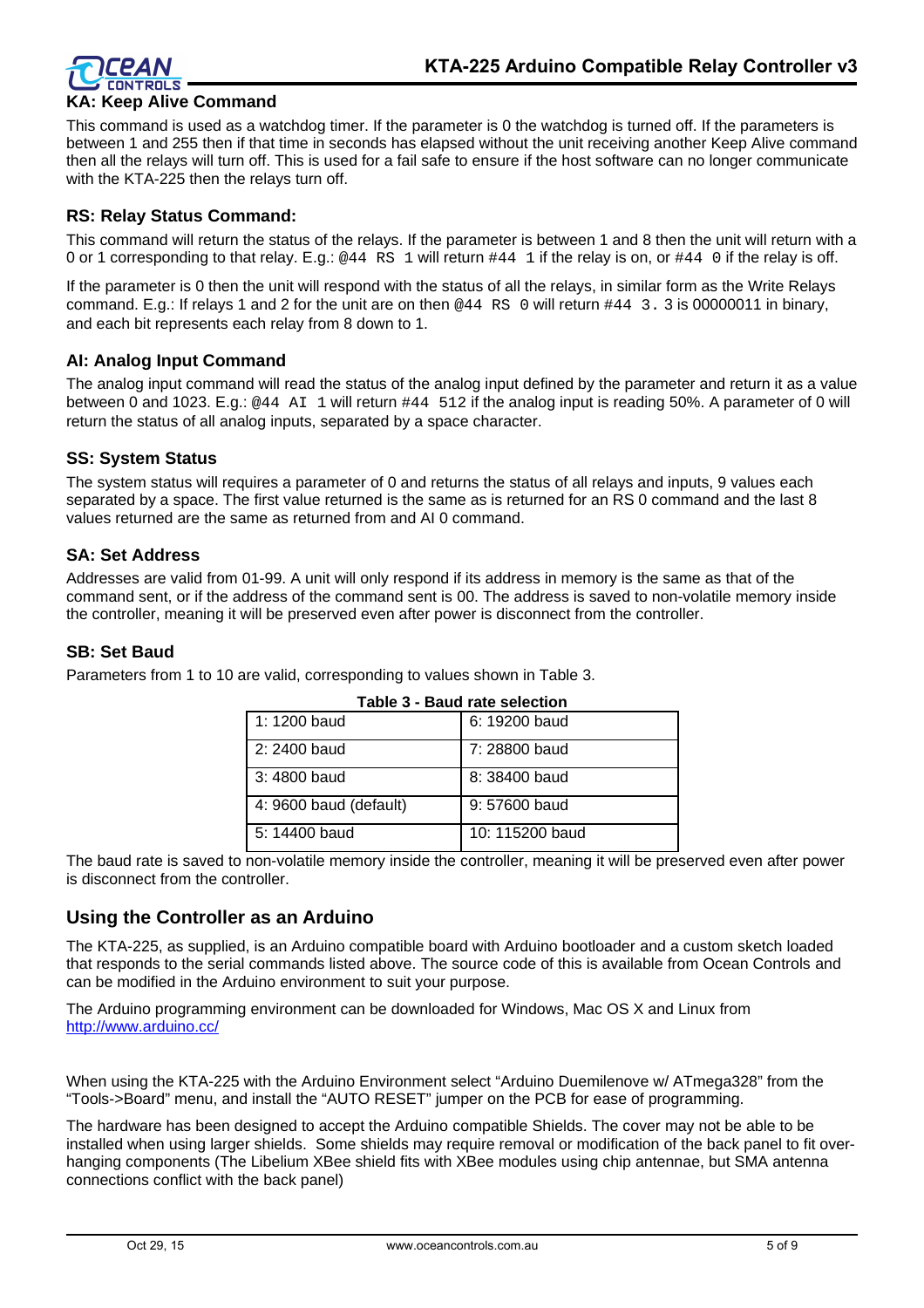

Space is provided on the PCB to install the SparkFun Real Time Clock module (Ocean Controls SKU: SFC-010 SparkFun SKU: BOB-00099). The intention is to allow the controller to operate in stand alone situations that require more timing flexibility than the stock controller can provide. The PCB connects the RTC module SDA to Arduino Digital 12 and SCL to Arduino Digital 13 this means a software based i2c library needs to be used. Installing this unit may prevent proper operation of other modules or shield that rely on these pins (for example, the Ethernet shield cannot be used with the RTC module.)

By soldering jumpers J1 and J2 a pull up resistor of 4.7 Kohms has been connected to the D12 and D13 lines. These pull ups are required for i2c communication with the RTC module. Solder jumper J3 would result in a square wave output from the RTC to D11, which will enable the RTC output to be used as an interrupt.

Hardware versions 3 onwards include a three-way header connection suitable for connecting a DS18S20 or DS18B20 temperature sensor bus. By placing a blob of solder on J4, a pull up resistor of 4.7 Kohms to D11 connection has been made. On board this is visible as the centre pin of the DS18x20 header located near the RTC module.

The RS-485 transceiver is connected in parallel with the FTDI USB to Serial converter and ATMega328 UART pins. This transceiver allows half-duplex serial communication over 2 or 3 wires. The transceiver requires a TX Control signal to enable the transmit or receive line driver. When transmitting, the TX Control line must be asserted (driven high). To receive, the line must be left low.

The FT232RL USB to Serial converter provides a TXEN signal for RS-485 Transceivers. When data is received from the USB port by the FT232RL, it asserts the TX Control line, putting the RS-485 transceiver in Transmit mode. The serial data is then transmitted to the ATMega328 and onto the RS-485 network.

Using the RS-485 transceiver from custom Arduino code requires that your code drive the TX Control line high at the beginning of data transmission and returns it low at the end of the transmission. The Ocean Controls sketch provides an example of how to do this. The TX Control line is connected to Digital 10, which is also used for the ethernet shield, therefore Ethernet and RS-485 can not be used at the same time.

| Table 4 - Arduino Pin Mapping |                    |                     |                                     |                    |                     |
|-------------------------------|--------------------|---------------------|-------------------------------------|--------------------|---------------------|
| <b>KTA-225 IO</b>             | <b>Arduino Pin</b> | <b>AVR Port.Pin</b> | <b>KTA-225 IO</b>                   | <b>Arduino Pin</b> | <b>AVR Port.Pin</b> |
| Relay 1                       | Digital 2          | PORTD.2             | Analog In 1                         | Analog 0           | PORTC.0             |
| Relay 2                       | Digital 3          | PORTD.3             | Analog In 2                         | Analog 1           | PORTC.1             |
| Relay 3                       | Digital 4          | PORTD.4             | Analog In 3                         | Analog 2           | PORTC.2             |
| Relay 4                       | Digital 5          | PORTD <sub>.5</sub> | Analog In 4                         | Analog 3           | PORTC.3             |
| Relay 5                       | Digital 6          | PORTD.6             | Analog In 5                         | Analog 4           | PORTC.4             |
| Relay 6                       | Digital 7          | PORTD.7             | Analog In 6                         | Analog 5           | PORTC <sub>.5</sub> |
| Relay 7                       | Digital 8          | PORTB.0             | Analog In 7                         | Analog 6           | ADC6                |
| Relay 8                       | Digital 9          | PORTB.1             | Analog In 8                         | Analog 7           | ADC7                |
| RX Data                       | Digital 0          | PORTD.0             | <b>Ethernet Shield</b>              | Digital 10         | PORTB.2             |
| TX Data                       | Digital 1          | PORTD.1             | <b>Ethernet Shield</b>              | Digital 11         | PORTB.3             |
| <b>RS485 TX</b><br>Control    | Digital 10         | PORTB.2             | Ethernet Shield /<br>RTC SDA        | Digital 12         | PORTB.4             |
|                               |                    |                     | Ethernet Shield /<br><b>RTC SCL</b> | Digital 13         | PORTB.5             |

Table 4 shows the mapping of Arduino pins to the inputs and outputs of the controller.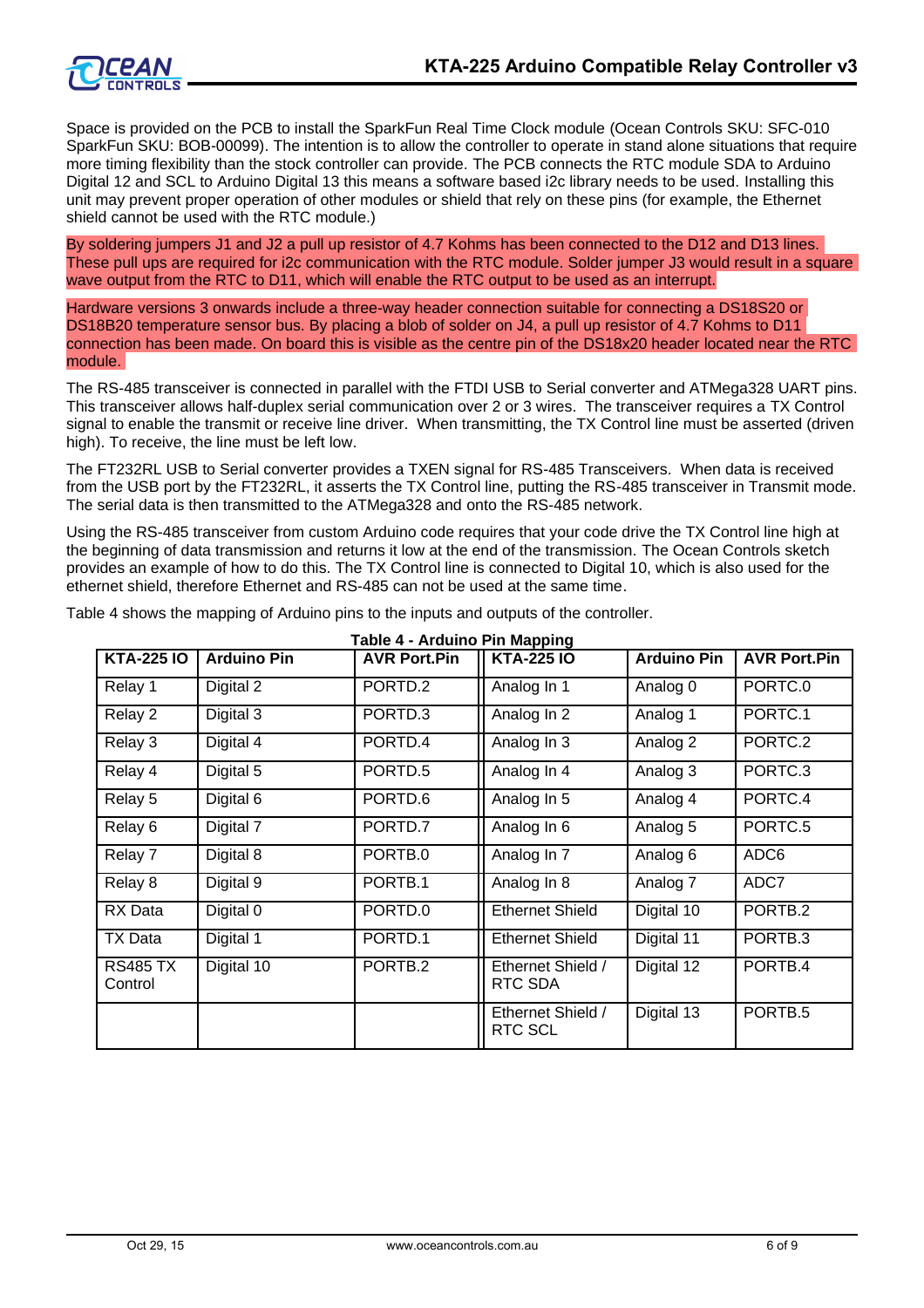



### **KTA-225: Wiring Examples: Inputs**

The analog inputs allow for a range of connection possibilities. The figures below show the wiring for a dry-contact switch, NPN and PNP-type sensor.



**Figure 3 - Wiring a dry contact switch**



**Figure 4 - Wiring an NPN-type sensor**



**Figure 5 - Wiring a PNP-type sensor**

Analog inputs can be wired for 0-5V or 0-20mA signals, depending on the position of the input jumper inside the unit. A regulated 5V output is provided for the convenience of wiring analog sensors like potentiometers.

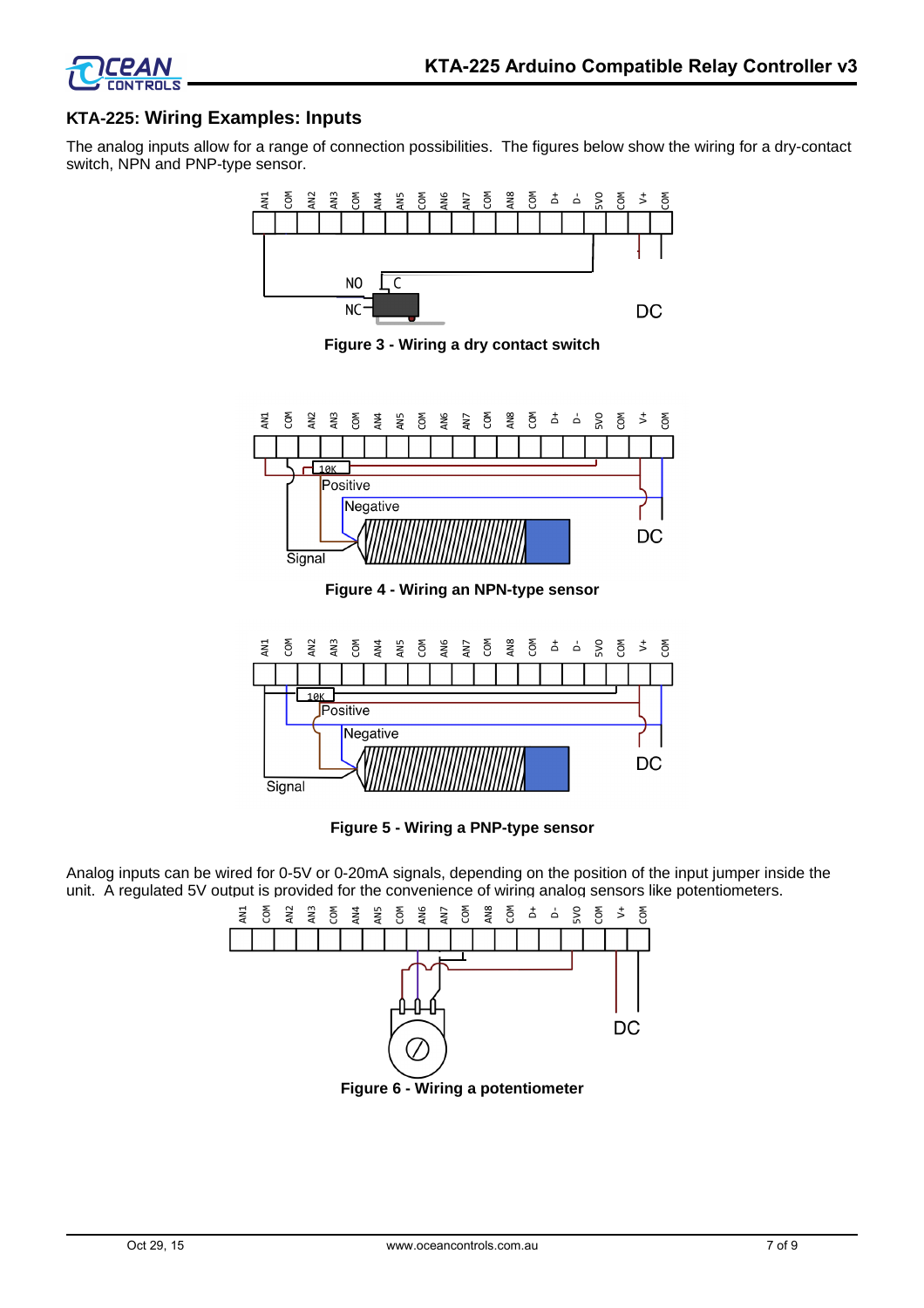

**Figure 7 - Wiring a 4-20mA, loop-powered sensor**

# **Wiring Examples: Outputs**

The relay outputs on the KTA-225 can be wired to DC or AC loads.





Inductive loads at high currents cause large voltage spikes when turned on or off, and this can disrupt sensitive electronics. For large inductive loads, a snubber is recommended. A DC load can be bypassed with a circulation diode. An AC load requires an RC snubber across the relay contacts. Ensure that diodes, resistors and capacitors used for snubbers are correctly rated for the load and voltage being switched.



#### **Licensing**

The KTA-225 is derived from the KTA-223 and the schematics and CAD files are available under Creative Commons Attribution Share-Alike licenses. Contact [info@oceancontrols.com.au](mailto:info@oceancontrols.com.au) for more information.